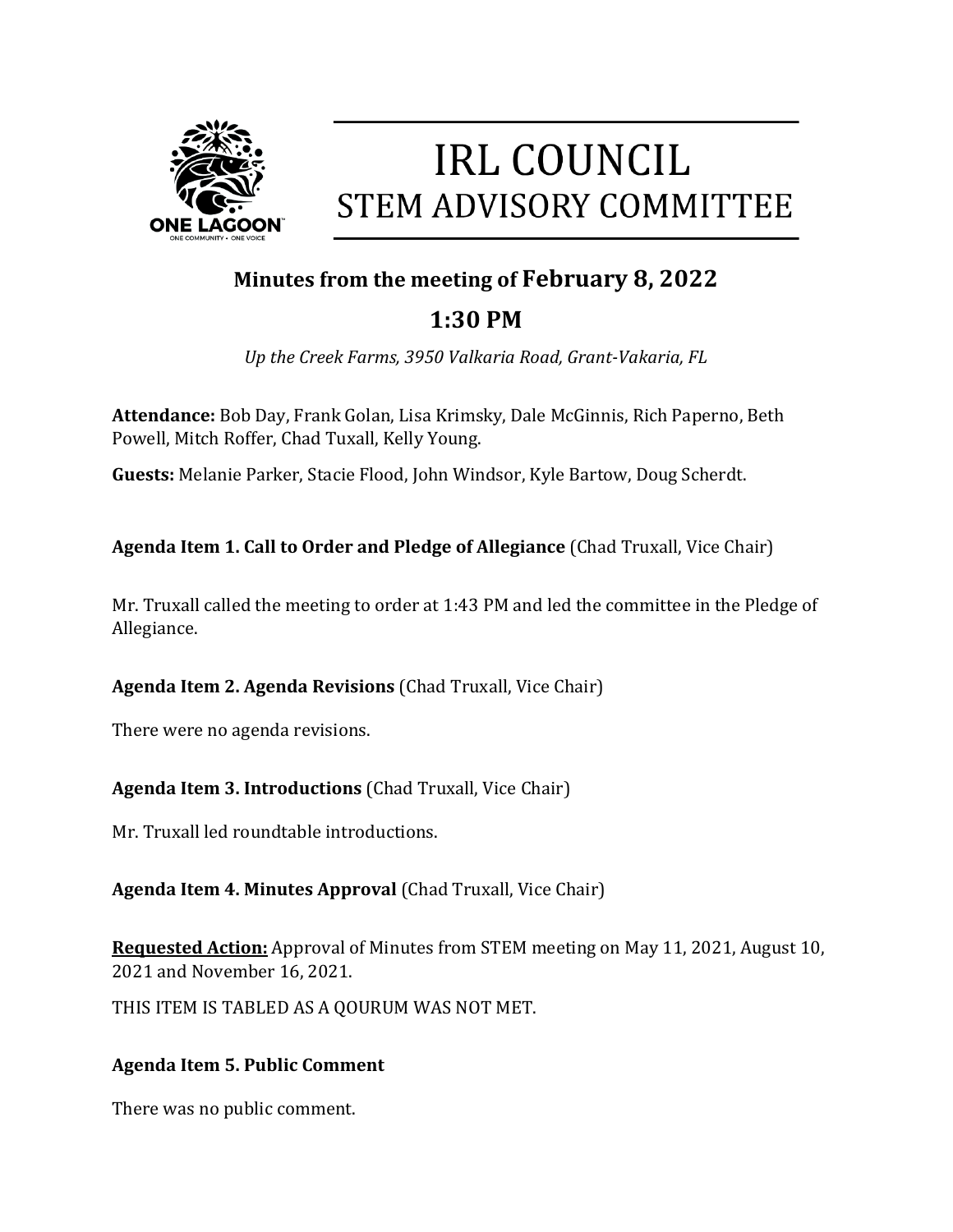#### **Agenda Item 6. Water Quality Reports**

a. Indian River Lagoon Water Quality (Dr. Chuck Jacoby, SJRWMD)

Dr. Duane De Freese gave the water reports for the northern, central and southern lagoon. He began with the water quality report for the central and northern lagoon where salinity, temperature, Chlorophyll-A (at or above bloom concentrations) and DO were discussed. Manatee provisioning began on December 20, 2021 with approximately 20-30 pounds of vegetation per day, however, it was not consumed. Active manatee feeding began on January 20, 2022 in warm water with approximately 15,000 pounds of vegetation provided per week. He next discussed the water report for the southern lagoon which included the inflows and outflows of Lake Okeechobee and mid-estuary and enterococcus. High sea and water levels were also discussed.

#### **Agenda Item 7. Presentations**

a. Fewer Wetlands, More Ditches: How Knowledge of Land Use Change Can Inform Water Quality Restoration in the Indian River Lagoon**;** Mark Rains, Professor, University of South Florida and Kai Rains, Research Associate Professor, University of South Florida

> Dr. Mark Rains and Kai Rains presented their project timeline, which began in 2011, to map, classify and evaluate wetlands from the 1850's through the 2000's. The focus of this project was to quantify changes to wetland extent and distribution, quantify changes to landscape hydrological connectivity, and to use this and related information in conservation planning. Over 86% of wetland area was lost between the 1850's through the 2000's, and much of it in the western part of St. Lucie County. 77% of wetland loss was due to agricultural conversion. While discussing the changes to landscape hydrological connectivity, they explained the drainage density has increased from over 300% between 1850's to the 2000's. Dr. Kai Rains discussed the goal of having a multimetric toll for restoration and conservation prioritization in the IRL watershed. The finalization of the tool and outreach is underway with a finalization goal of Fall 2023. For more information on this project, please contact  $Dr.$  Mark Rains,  $Dr.$  Kai Rains or by visiting their [project website.](http://myweb.usf.edu/%7Ekrains/ecohydrology/)

b. GeoCollaborate and Additional GIS Project Update; Kirsten Jo Ayres, GIS Coordinator, IRLNEP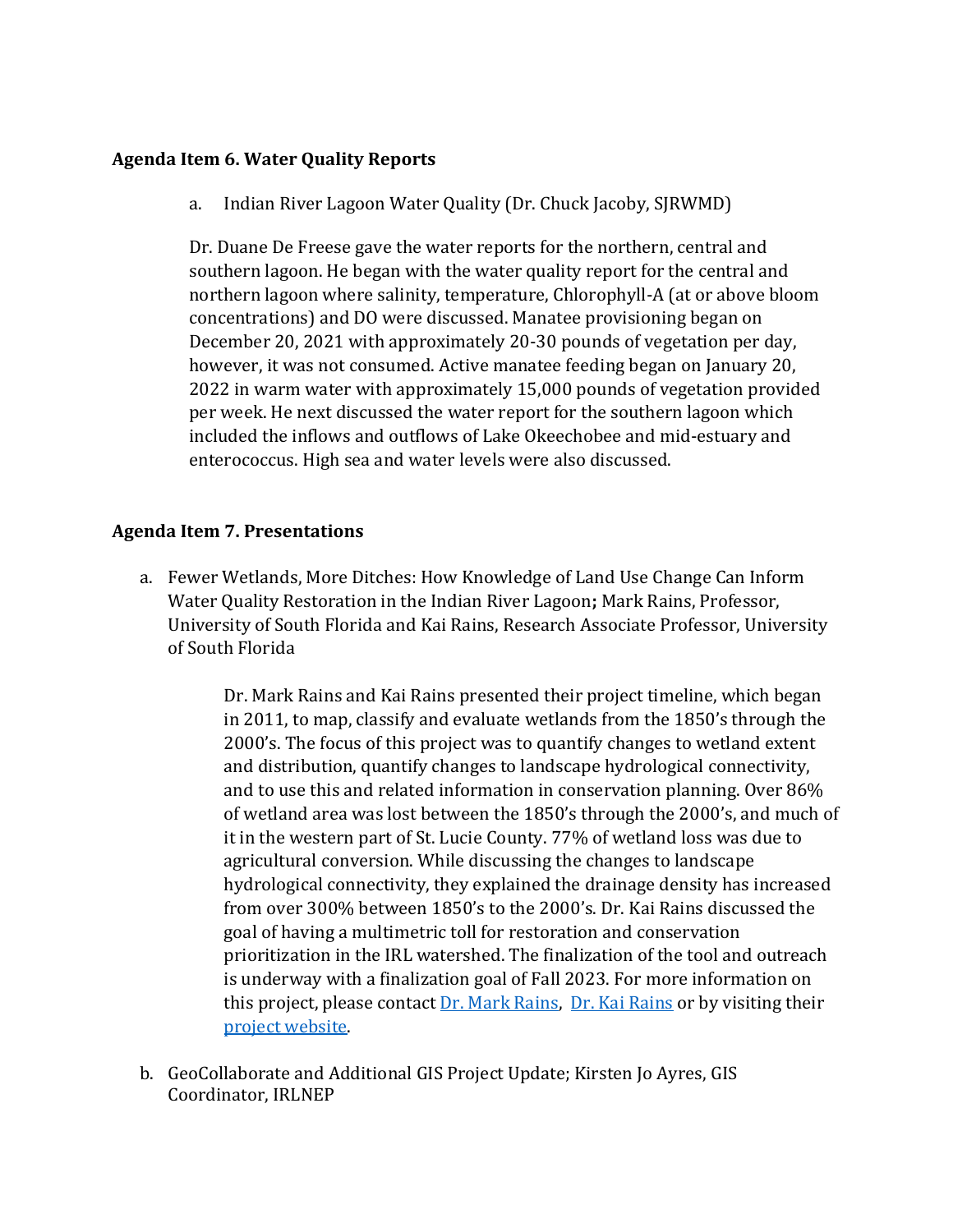Kirsten Jo "KJ" Ayres presented her GeoCollaborate and additional GIS Project updates including metrics on the GeoCollaborate Instance #2 Webinar Series and outlined the Instance #3 Emergency Response Scenario basic storyline. The Instance #3 storyline will include a focus on the 2016 HAB and fishkill with a simulated emergency response. This webinar is planned for the end of March/beginning of April. Ms. Ayres further discussed the IRLNEP GIS Data HUB and completed maps including public boat ramps on the IRL, One Lagoon Monitoring Network locations, and the IRLNEP Lagoon boundary maps. Ms. Ayres discussed future projects including additional project maps, storymap of old fishermen tales along the IRL and defining our management conference.

#### **Agenda Item 8. Old Business**

a. CCMP Concurrence Documents (Duane De Freese) One Lagoon Habitat Restoration Plan and One Lagoon Monitoring Plan

Dr. De Freese discussed the EPA concurrence documents and requested for peer-review volunteers. He will arrange for the documents – the One Lagoon Habitat Restoration Plan and the One Lagoon Monitoring Plan to be emailed in PDF and word document format for peer-review from the STEM Advisory Committee.

**Requested Action:** Peer review and comment on draft documents prior to submittal to EPA for concurrence.

NO ACTION REQUIRED.

#### **Agenda Item 9. New Business**

a. Election of Officers (Duane De Freese) **Requested Action:** Elect Chair and Vice Chair for Calendar Year 2022 for the STEM Advisory Committee.

Dr. De Freese reviewed the election of officers. The STEM Advisory Committee would like to see Dr. Charles Jacoby and Chad Truxall to continue in leadership roles. Dr. Charles Jacoby and Chad Truxall will work out who is Chair and who will serve as Vice Chair.

A QUORUM WAS NOT PRESENT; BOB DAY MOTIONED TO ELECT CHAIR AND VICE CHAIR FOR CALENDAR YEAR 2022 FOR THE STEM ADVIOSRY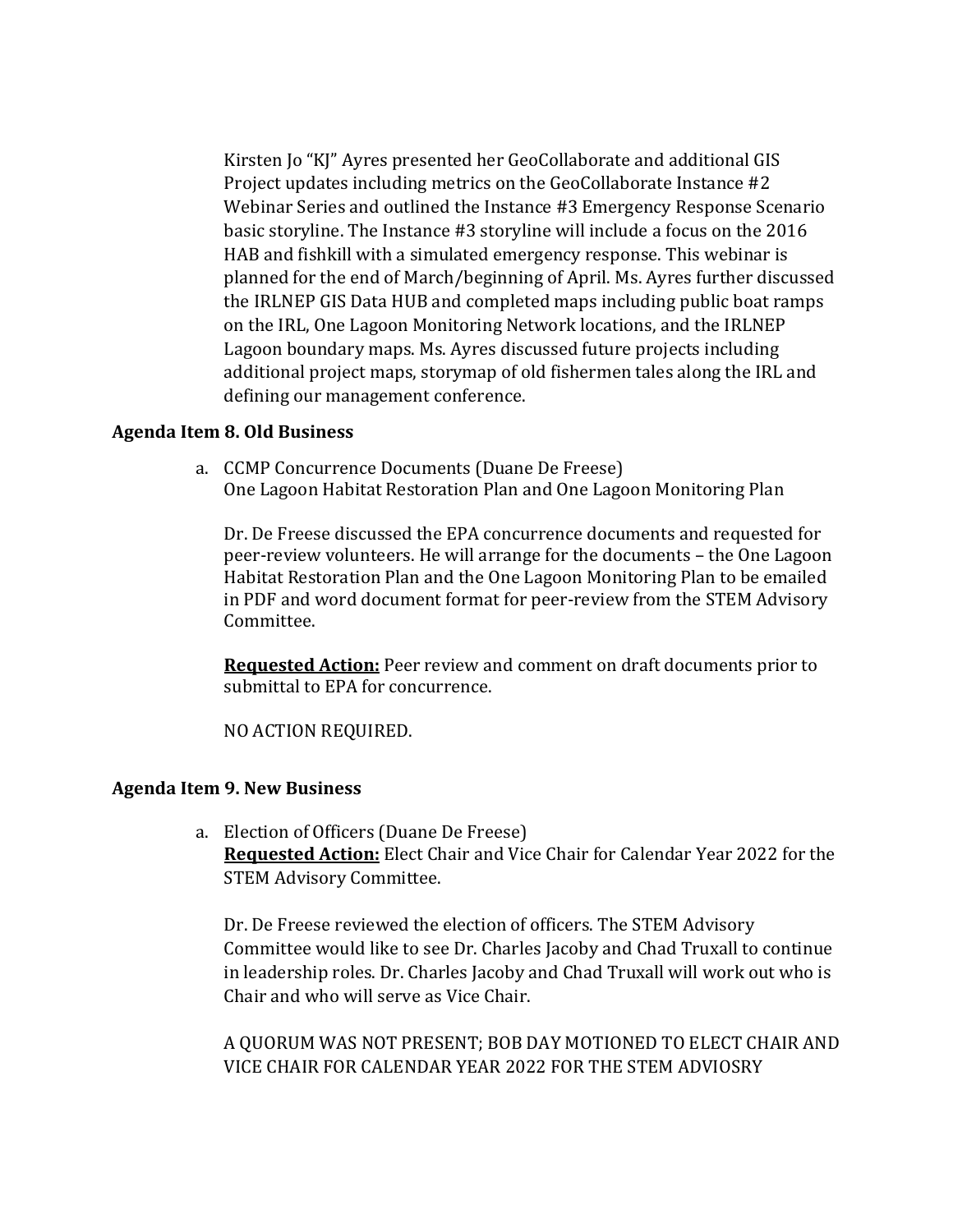COMMITTEE. MOTION WAS SECONDED BY LISA KRIMSKY. THIS MOTION WAS PASSED UNANIMOULSY BY CONSENSUS OF THOSE PRESENT.

b. Fiscal Year 2023 RFPs (Daniel Kolodny)

Mr. Kolodny discussed the fiscal year 2023 RFP's including the highest ranked projects in the categories of water quality restoration, habitat restoration, community-based habitat restoration, Science and Innovation and Market Research.

**Requested Action:** Motion to recommend that the IRL Council Board of Directors accept the IRLNEP Management Conference recommendations and approve the final ranked list of proposals; fund the top proposals contingent and consistent with available funds and budgetary authority; and authorize staff to negotiate and enter into contracts with those applicants.

MOTION WAS MADE BY BOB DAY TO RECOMMEND THAT THE IRL COUNCIL BOARD OF DIRECTORS ACCEPT THE IRLNEP MANAGEMENT CONFERENCE RECOMMENDATIONS AND APPROVE THE FINAL RANKED LIST OF PROPOSALS; FUND THE TOP PROPOSALS CONTINGENT AND CONSISTENT WITH AVAILABLE FUNDS AND BUDGETARY AUTHORITY; AND AUTHORIZE STAFF TO NEGOTIATE AND ENTER INTO CONTRACTS WITH THOSE APPLICANTS. MOTION WAS SECONDED BY BETH POWELL. MOTION PASSED UNANIMOUSLY BY CONSENSUS OF THOSE PRESENT.

c. Fiscal Year EPA Workplan and IRLNEP Business Plan (Daniel Kolodny)

Mr. Kolody discussed the EPA Workplan and how the budget and projects from the category four (Science and Innovation) will be included in the workplan. The deadline is June 1<sup>st</sup> and the IRLNEP is looking to assemble this plan with the projects that were awarded. This workplan goes into the IRLNEP Business Plan.

**Requested Action:** Recommend that the IRL Council Board of Directors to authorize staff to finalize and submit the FY 2023 EPA Workplan and complete the IRLNEP Business Plan.

MOTION WAS MADE BY BOB DAY TO RECOMMEND THAT THE IRL COUNCIL BOARD OF DIRECTORS TO AUTHORIZE STAFF TO FINALIZE AND SUBMIT THE FY 2023 EPA WORKPLAN AND COMPLETE THE IRLNEP BUSINESS PLAN. MOTION WAS SECONDED BY LISA KRIMSKY. MOTION PASSED UNANIMOULSY BY CONSENSUS OF THOSE PRESENT.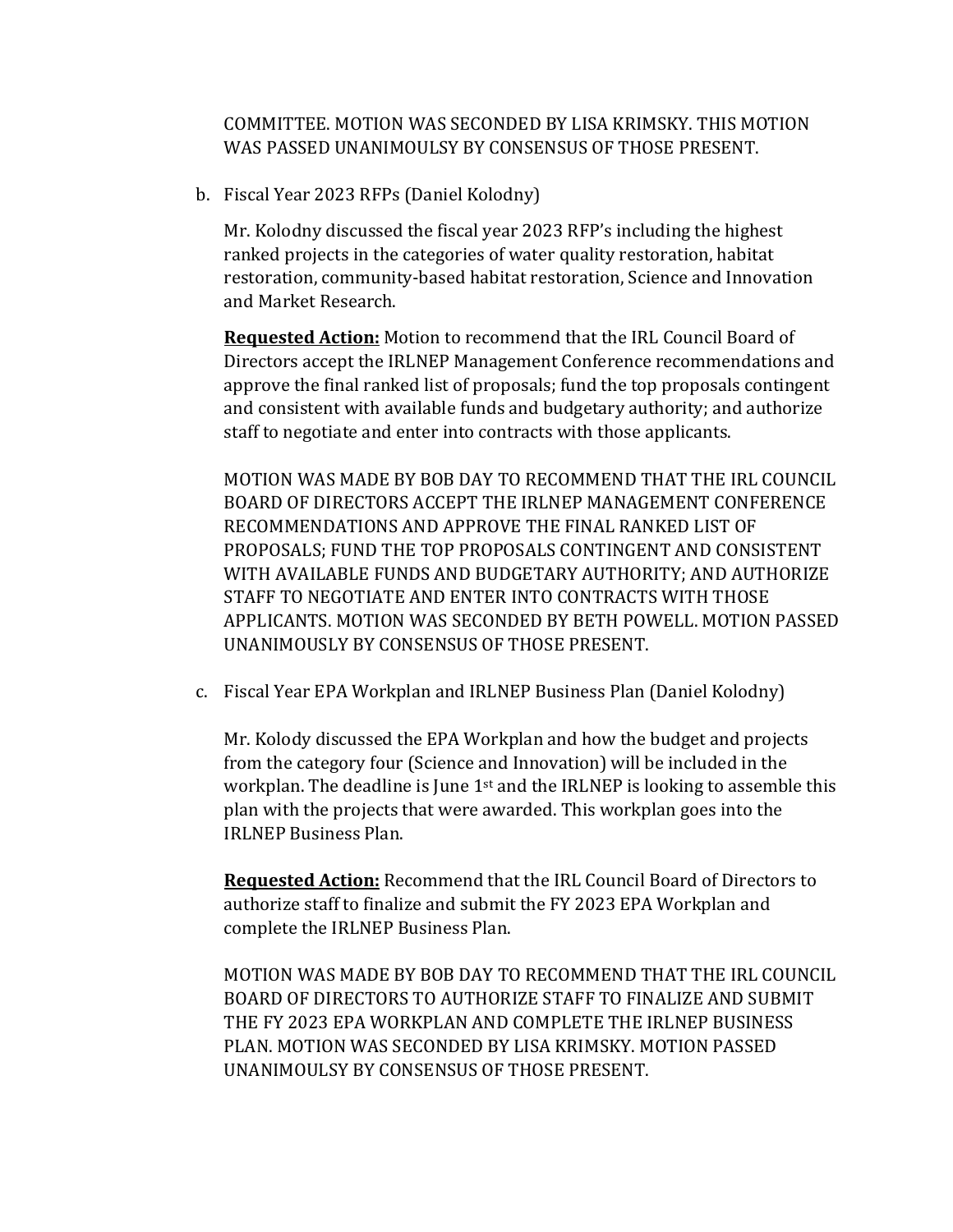d. Planning for Congressional Infrastructure Investment and Jobs Law (Duane De Freese)

Dr. De Freese summarized the Federal Infrastructure Investment and Jobs Law. The timeline could be a challenge as EPA would like these projects to hit the ground quickly. The IRLNEP has identified five projects, one in each county, that meet the definition. These projects will start this year by allocating \$500K to those five projects. This will be a budgeting change, but not a project change. The IRLNEP plans going into October 2022 with 1.3 million in projects.

**Requested Action:** Discussion of procedures for identifying and funding eligible projects; recommend that the IRL Council Board of Directors authorize staff to develop and release a Request for Proposal or Request for Qualifications as appropriate.

MOTION WAS MADE BY BETH POWELL RECOMMEND THAT THE IRL BOARD OF DIRECTORS AUTHORIZE STAFF TO DEVELOP AND RELEASE A REQUEST FOR PROPOSAL OR REQUEST FOR QUALIFICATIONS AS APPROPRIATE. MOTION WAS SECONDED BY RICH PAPERNO. MOTION

PASSED

UNANIMOUSLY BY CONSENSUS OF THOSE PRESENT.

e. Committee Quorum Update (Duane De Freese)

Dr. De Freese summarized several options to improve committee quorums, including reduced quorum size, alternates and mandatory attendance for at least 2 – 3 meetings per year.

**Requested Action:** Review and discuss potential options and recommend that the IRL Council Board of Directors direct staff to make policy changes as directed. No motion required.

NO MOTION REQUIRED; FOR DISCUSSION.

#### **Agenda Item 10. IRLNEP Staff Reports**

a. IRL Project Update (Daniel Kolodny)

Mr. Kolodny highlighted the projects completed at the end of quarter one of fiscal year 2022, which included Coastal Resources: Pelican Island Phase V Restoration, IRLT: Validation of Inexpensive Impoundment Management Strategies to Increase Their Value as Vital Fish Nurseries Phase I, and FAU: Monitoring Prevalence of Microcyston Toxins Using SPATT.

b. Communications Report (Kathy Hill)